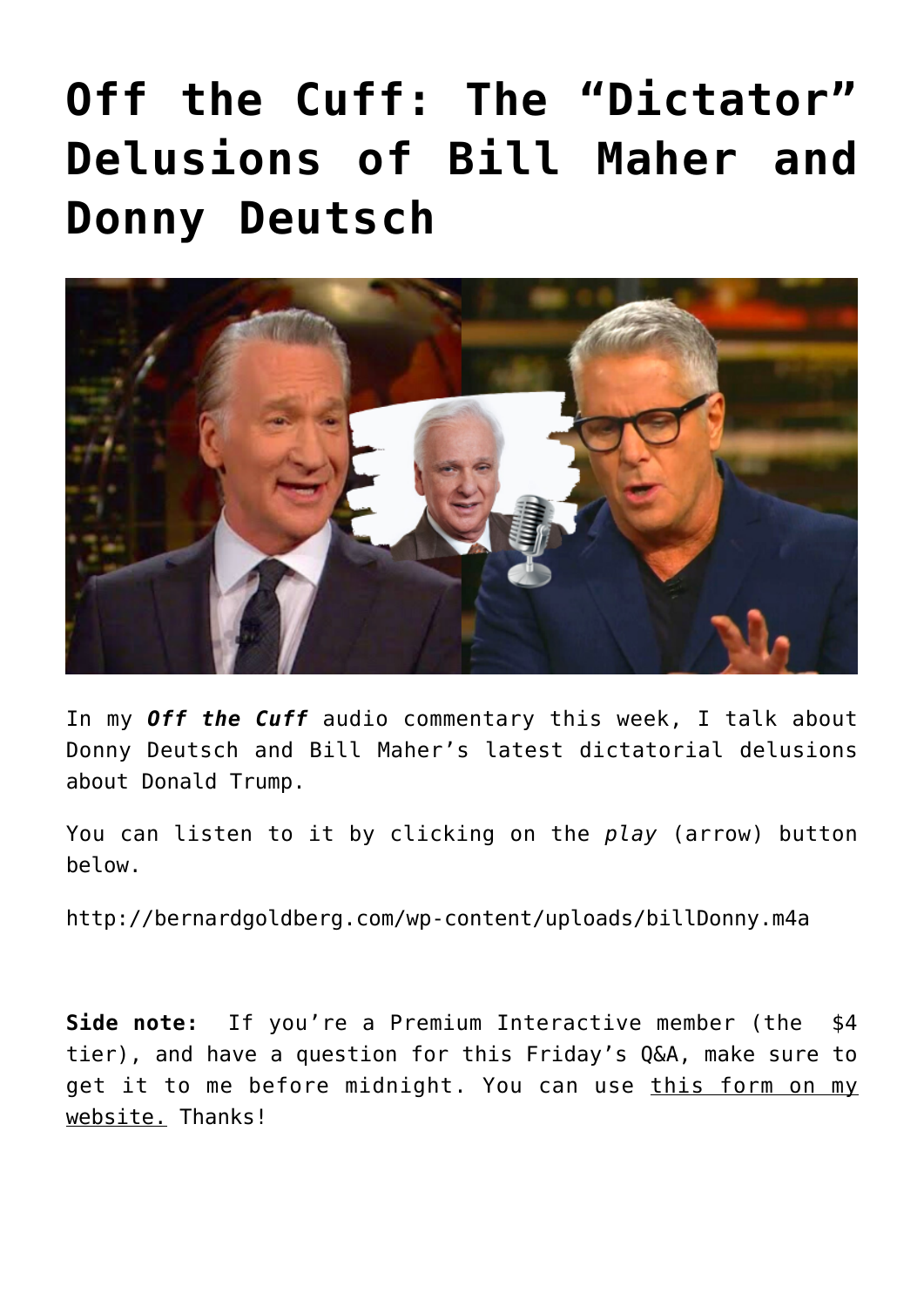## **[Lucy At The Candy Factory](https://bernardgoldberg.com/lucy-candy-factory/)**

**Burt's Webcast is every Wednesday at 1 PM Pacific Time. Tune in at K4HD.com His Call-in Number is: (818) 570-5443**

In one of her classic comedy bits, Lucille Ball, as Lucy Ricardo, once got a job working on the conveyor belt packing chocolates. Every few seconds, the belt would speed up and she started packing the chocolates in a panic. Some went into boxes, others went into her mouth and still others went down the front of her dress.

There are times I feel like poor, bedraggled Lucy. The news just keeps getting worse and worse and it keeps coming our way faster and faster, and none of it tastes anything like chocolate.

For instance, people call Obama a dictator, and with good reason. After all, he keeps trampling on the Constitution, treating the House as if it were more like a motel. And with a disregard even for the optics, he employs the IRS and the EPA as his personal bully boys, using them to punish conservative groups and those companies whose owners have neglected to contribute to his political campaigns.

But he is a dictator unlike all others. Whereas Hitler, Mussolini, Stalin, Mao, Pol Pot, Chavez and Putin, all wanted to make their countries stronger, this schmuck has done his best to weaken America by destroying our economy, mucking up our health care system and dividing us along racial, class and gender, lines.

And lest we didn't get the message, he's not only made us the laughingstock of the world by constantly drawing red lines in invisible ink, but he appointed as his Secretary of Defense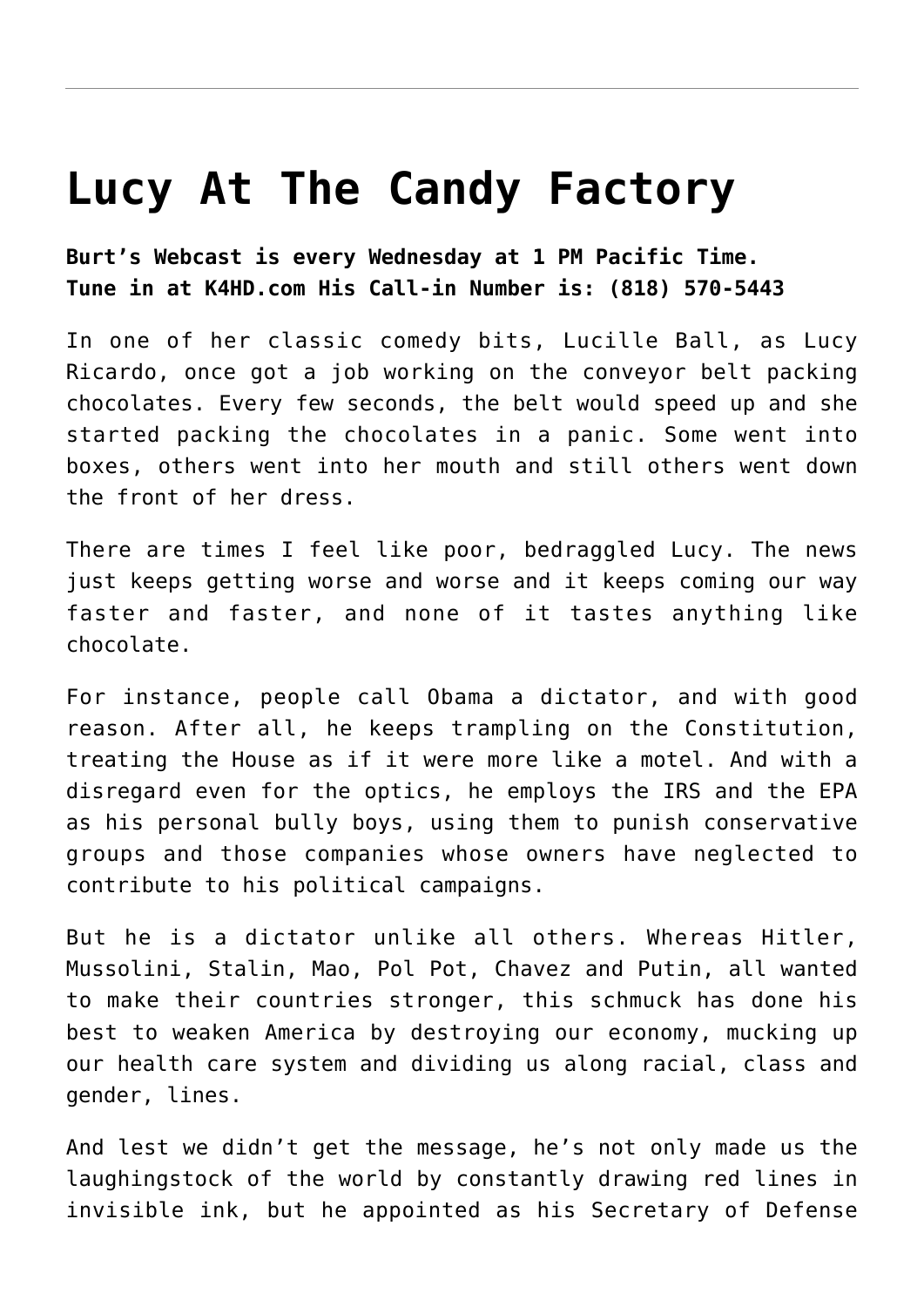Chuck Hagel, a knucklehead who had a truly undistinguished career in the Senate, marked only by contempt for Israel, and a bias against the military that is nearly the equal of Obama's. So nobody should be too surprised that Hagel is leading the charge to cut the Army back to its pre-World War II numbers. But, then, who wants to squander tax dollars to finance a robust military when Russia, Iran, China, Syria, Yemen and North Korea, all have shown themselves to have only our best interests at heart?

Domestically, we could be making major advances if only companies stopped demanding or even requesting that their potential employees come armed with college degrees.

For one thing, colleges no longer help teach their young charges how to think. In fact, the opposite is true. Unless the students are prepared to regurgitate the nonsense fed them by socialist pinheads, they run the risk of not even graduating.

For another thing, most jobs can be mastered in a matter of months, if not weeks.

For a third thing, outstanding student loans now total \$1.2 trillion, and, frankly, there aren't that many outstanding students. Why do people who are going to be nursery school or grammar school teachers, social workers or, in fact, any liberal arts major, need to spend four or five years in college?

For that matter, the first four years of college are merely a way to separate parents from their hard-earned savings. Those who wish to become scientists, doctors, dentists, architects or engineers, should go directly from high school to high tech trade schools, saving themselves a lot of time and money.

I say if a person can learn to fly a military jet in a matter of months, a human being should certainly be able to learn how to be an accountant or an insurance agent in less than a year.